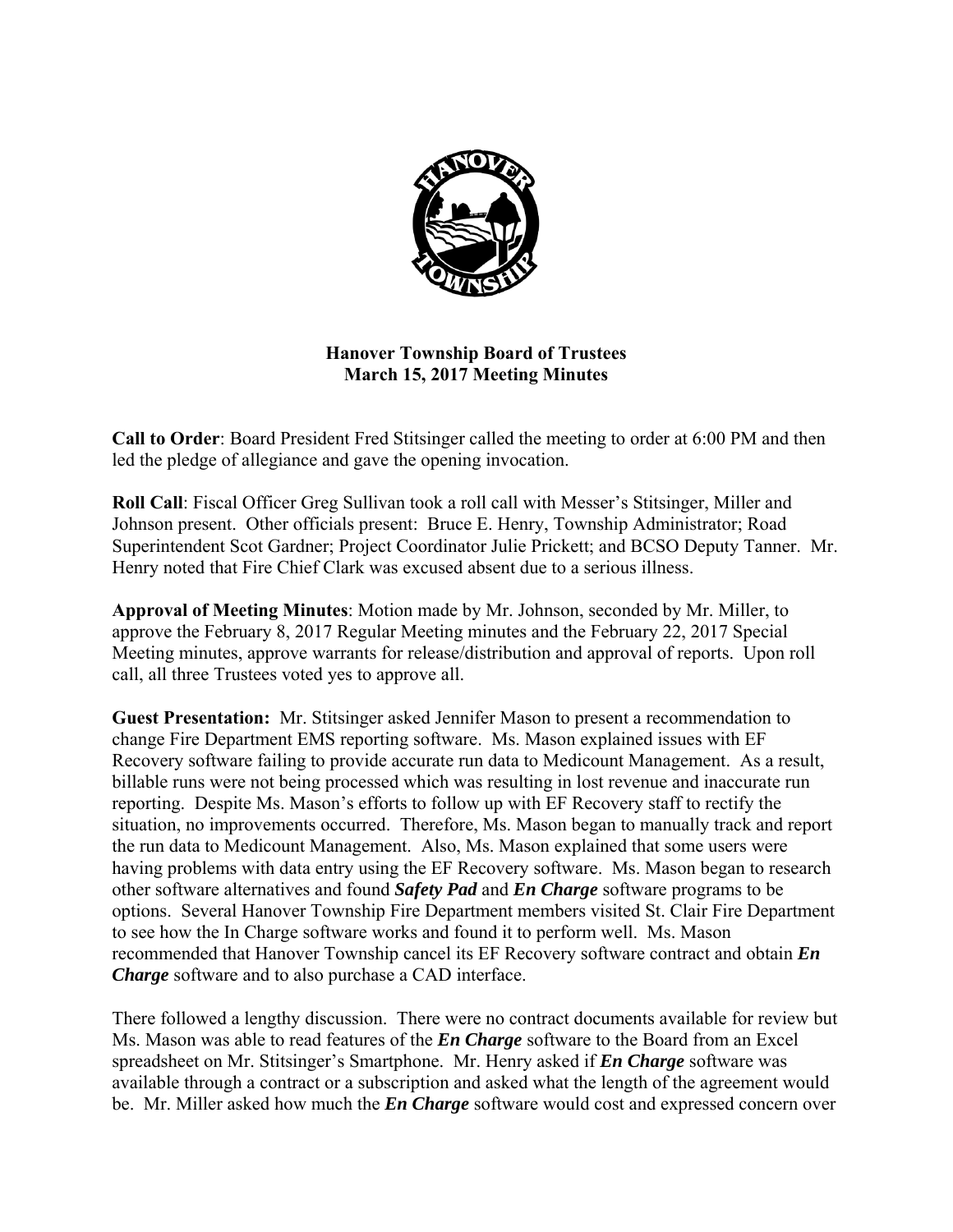spending additional funds on another software program. Mr. Henry noted this would be the third software program for this application in the past ten years. Mr. Miller indicated it was premature for the Board to act as Mr. Henry and Mr. Sullivan had not yet had a chance to review the proposal. Mr. Sullivan addressed Ms. Mason stating he thought she was still reviewing the matter and would have additional detail to be considered by the Administration. Mr. Stitsinger noted there were problems with the current software and urged the Board to proceed with authorizing purchase of the *En Charge* software.

Andy Wyatt (who was sitting in the audience) asked if In Charge software was for both EMS and fire reporting. Ms. Mason explained that the software performed only EMS reporting. Mr. Wyatt pointed out that he did the fire reports through EF Recovery so if the Township cancelled this contract additional software would be needed for submitting fire reports to the State. Mr. Henry asked if it had been determined how Fairfield Township was able to make EF Recovery work and Ms. Mason stated they had not been able to determine this.

After some additional discussion, Mr. Stitsinger made **a motion,** seconded by Mr. Johnson, to approve proceeding with processing details of the *En Charge* software including any subscription and/or contract documents that needed legal review ( as suggested by the Township Administrator) and to work out details regarding the other current software issues in the best interest of the Township taking into consideration the questions from the Board. Upon roll call, Mr. Stitsinger voted yes, Mr. Johnson voted yes, and Mr. Miller abstained.

**Citizen Participation:** Andy Wyatt, 1859 Krucker Road, addressed the Board regarding a letter he received regarding the aggregate electric program through Dynegy. Mr. Wyatt stated he found the envelope to be misleading as it displayed the Township's logo. He also objected to the program's auto-enrollment feature. Mr. Wyatt also expressed concerns about potential additional charges through Dynegy. Mr. Wyatt explained he was speaking on his own behalf as well as on behalf of several elderly neighbors. Mr. Henry explained the auto-enrollment/opt-out features were the required format for an aggregate electric program. Mr. Henry also explained the Township logo was on the correspondence so that residents would know this was the program submitted by the Township and approved by the electorate last November. Mr. Henry also noted that Duke would be required to continue to deliver the electric and service the equipment. Mr. Henry also noted that an Energy Alliance representative had been at several public meetings to answer residents' questions about aggregation and possible changes. Mr. Stitsinger requested that Mr. Henry arrange to have a Dynegy or Energy Alliance representative at the next Board meeting to answer any questions residents may still have.

## **Administration Reports**

*Law Enforcement*: Deputy Tanner gave the following report for the month of February 2017:

 **Butler County Sheriff's Office District #6 Hanover Township Contract Cars Monthly Report for February 2017**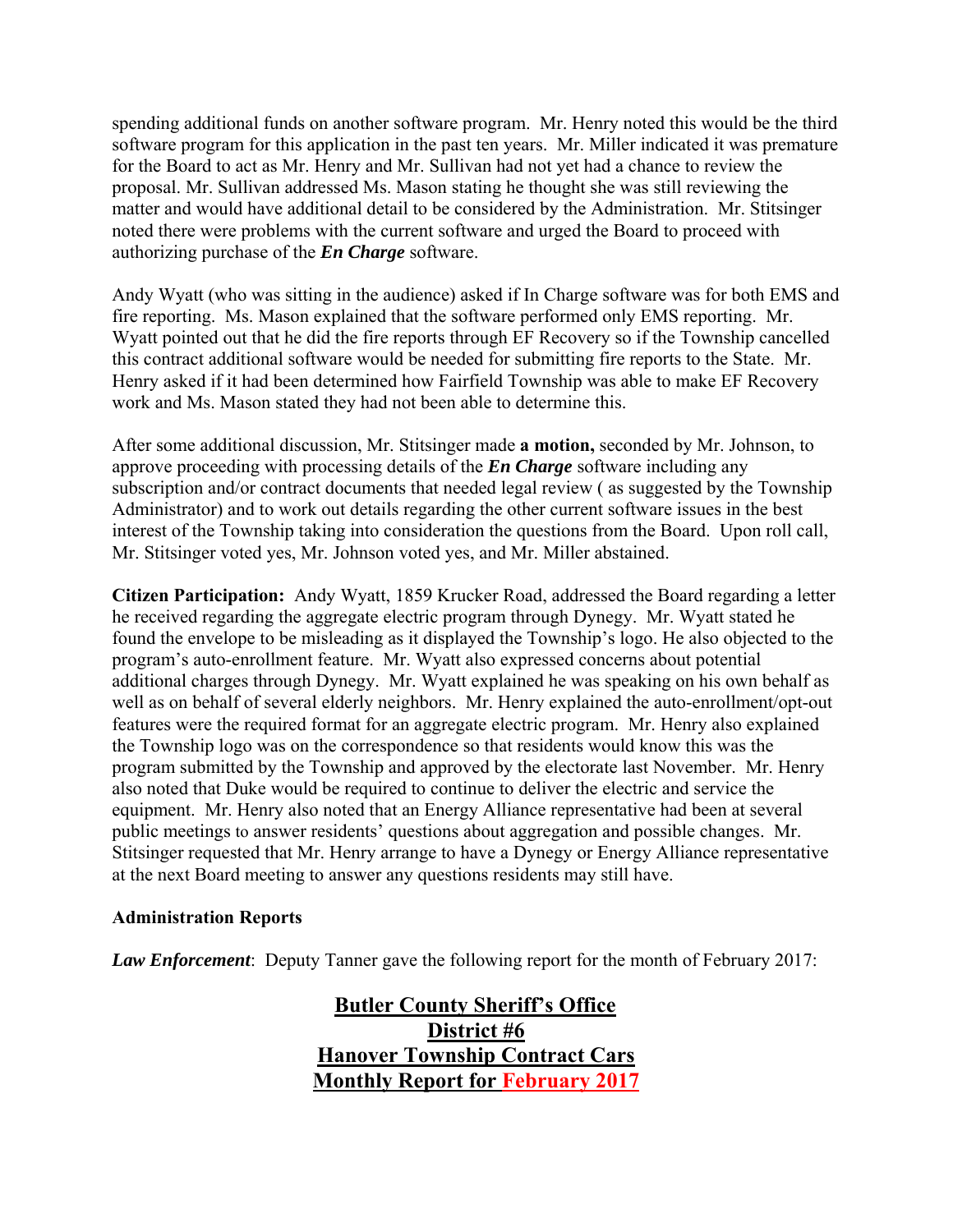| <b>Activity Area</b>                             | <b>Month Totals*</b> | YTD    |
|--------------------------------------------------|----------------------|--------|
| Dispatched Calls: 177                            |                      | 357    |
| Felony Reports: 02                               |                      | 6      |
| Misdemeanor Reports: 11                          |                      | 20     |
| Non-Injury Crash: 06                             |                      | 11     |
| Injury Crash: 05                                 |                      | 11     |
|                                                  |                      | .49    |
| Assists/Back Up: 20<br>$\bullet$                 |                      | 40     |
| Felony Arrests: 01<br>$\bullet$                  |                      | 01     |
| Misdemeanor Arrests: 05                          |                      | 09     |
| <b>OMVI</b> Arrests: 00                          |                      | 00     |
|                                                  |                      | .10    |
| Traffic Stops: 13<br>$\bullet$                   |                      | 29     |
| Moving Citations:17                              |                      | 41     |
| <b>Warning Citations: 06</b>                     |                      | 9      |
| FIR Cards: 0<br>$\bullet$                        |                      | 00     |
| Civil Papers Served: 0<br>$\bullet$              |                      | 00     |
| <b>Business Alarms: 2</b>                        |                      | 04     |
| Residential Alarms: 04                           |                      | 10     |
| Special Details: 14                              |                      | 24     |
| COPS Times: $5,000$ ( <i>Min.</i> )<br>$\bullet$ |                      | 10,000 |
| Vacation Checks: 27                              |                      | 47     |

\*\*\*\*\*\*\*\*\*\*\*\*\*\*\*\*\*\*\*\*\*\*\*\*\*\*\*\*\*\*\*\*\*\*\*\*\*\*\*\*\*\*\*\*\*\*\*\*\*\*\*\*\*\*\*\*\*\*\*\*\*\*\*\*\*\*\*\*\*\*\*\*\*

Reporting: Deputy Tanner and Deputy Mayer/by BEH.

*Fire/EMS*: In Chief Clark's absence Mr. Stitsinger presented the following report for the month of February 2017.

# **Hanover Township Fire Department Monthly Report for February - Phil Clark Fire Chief (Presented in March 2017)**

Run and detail activity for the Fire and EMS operations are reflected in the following numbers:

**Month** YTD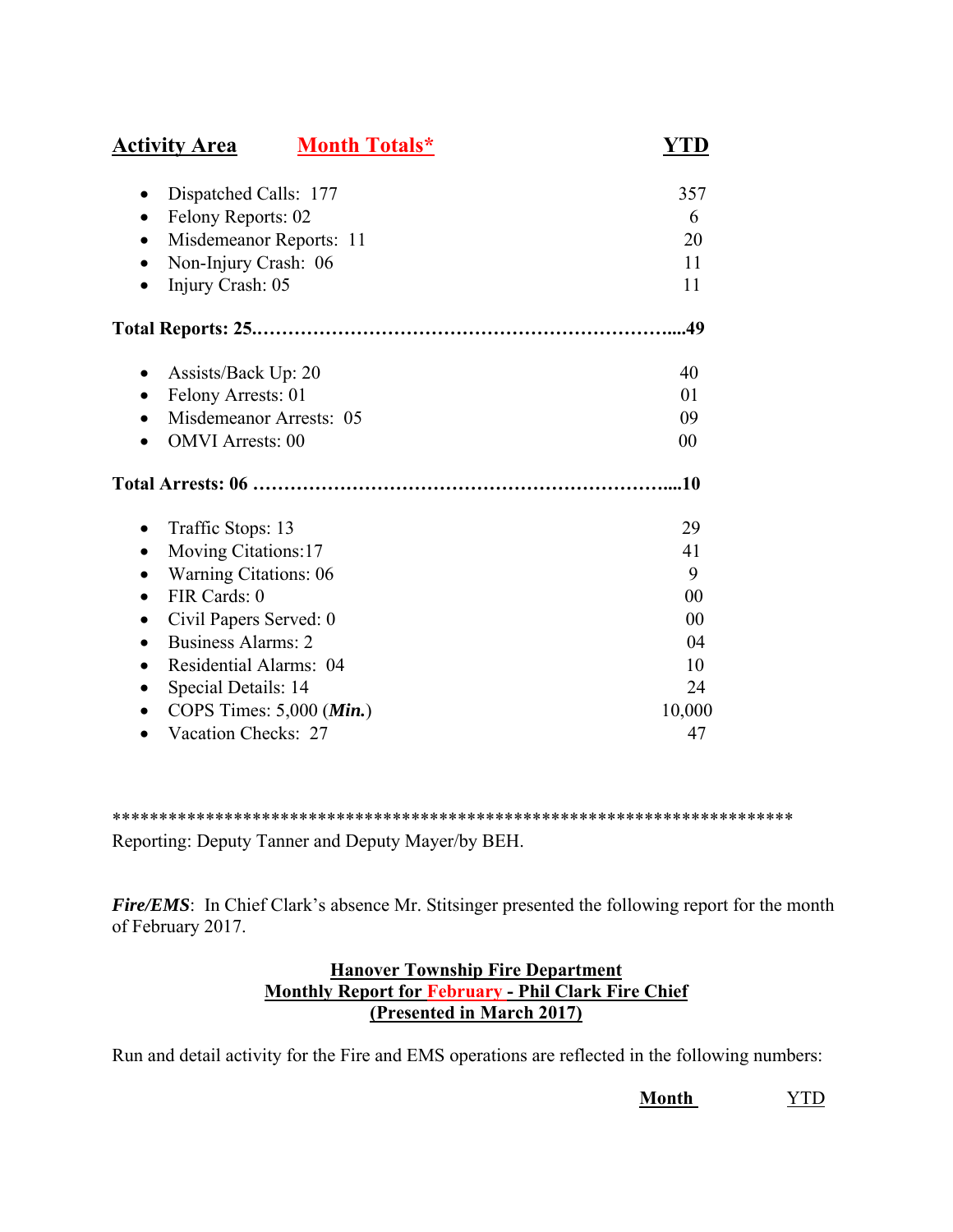| Total for the month:<br>٠             |                                                 | <b>63 Runs/Operations</b><br>(58 Fire/EMS Runs) |    |
|---------------------------------------|-------------------------------------------------|-------------------------------------------------|----|
| Other                                 |                                                 | 00                                              |    |
| <b>Knox Box Details</b><br>$\bullet$  |                                                 | 00                                              |    |
| Fire Inspections:<br>$\bullet$        |                                                 | 05                                              | 06 |
| Fire Runs:<br>$\bullet$               |                                                 | 08                                              | 15 |
| Motor Vehicle Accidents:<br>$\bullet$ |                                                 | 09                                              | 16 |
| $\bullet$                             | <b>Emergency Medical Operations/Squad Runs:</b> | 41                                              | 99 |

### **Total Year 2017: 133 Runs/Operations**

 (February 2016: 51 Runs/Operations) \_\_\_\_\_\_\_\_\_\_\_\_\_\_\_\_\_\_\_\_\_\_\_\_ -----------------------------------**Total for 2016** 705 **Total for 2015 733 Total for 2014 809** *5 year average: 738* **Total for 2013 750** *11 Year Average: 702* **Total for 2012 693 Total for 2011 719 Total for 2010** 748 Total for 2009 676 **Total for 2008: 669 Total for 2007: 717 Total for 2006: 505** 

*Road/Cemetery*: Road Superintendent Scot Gardner presented the following report for the month of February 2017:

### **SUPERINTENDENT'S REPORTS (March 15, 2017)**

Millville Cemetery Operations Report February 1 through February 28, 2017

| 6 Graves sold to Township residents ( $\omega$ \$610)----------\$ 3,660.00 |      |
|----------------------------------------------------------------------------|------|
|                                                                            |      |
|                                                                            | 0.00 |
|                                                                            |      |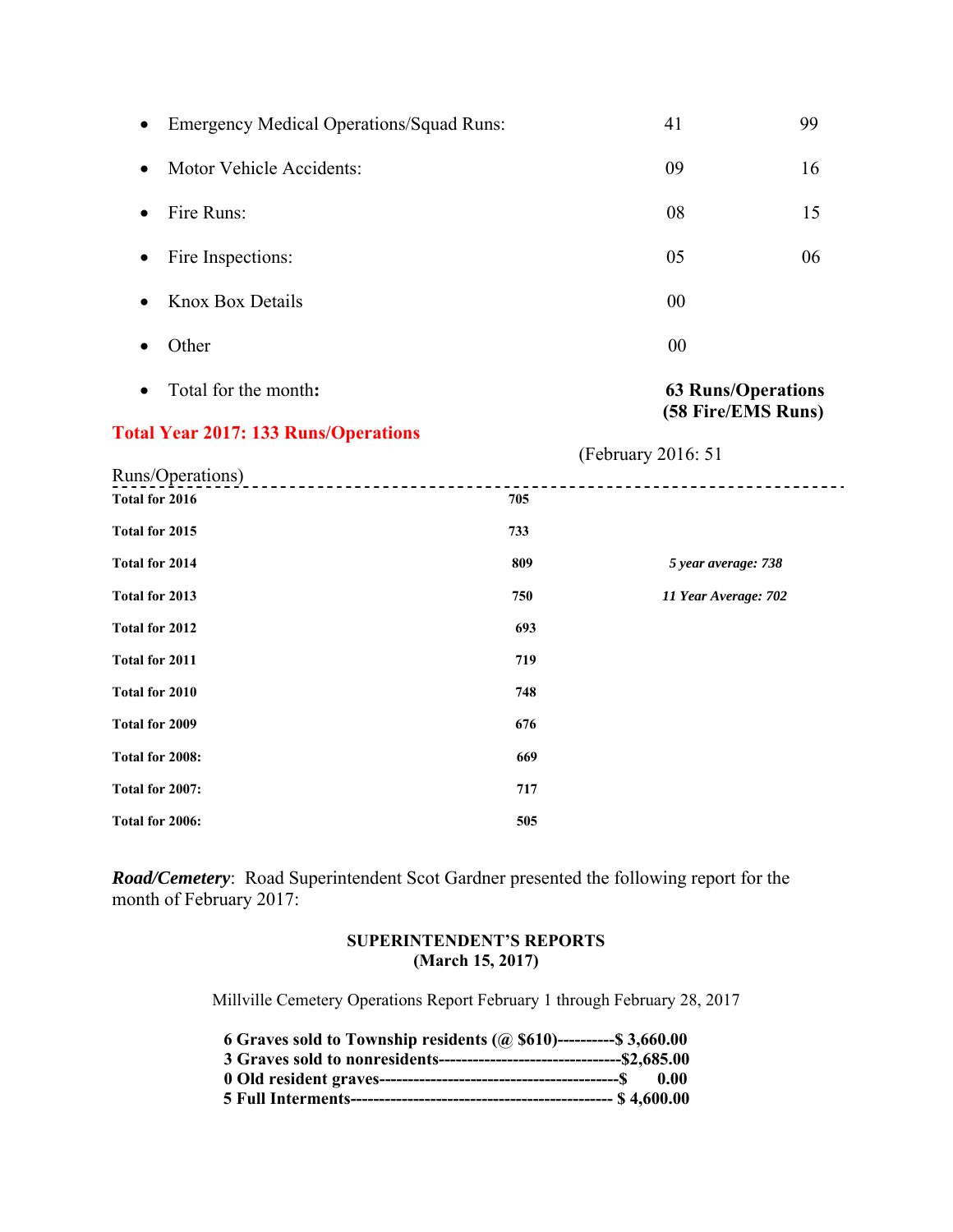| 0.00 |
|------|
| 0.00 |
| 0.00 |
| 0.00 |
|      |

Other Cemetery activities:

- 1. Fixed graves and sink holes
- 2. Cleaned the office and garage

### **Road, Streets and Park (Scot Gardner)**

- 1. Picked up a deer carcass on Hamilton Richmond Road, a deer carcass on Ross Hanover and a skunk on Stahlheber Road.
- 2. Picked up garbage on Gene Avenue.
- 3. Performed snow and ice control on February 8.
- 4. Cleaned trucks after snow event.
- 5. Continued work on road signs and posts we received from the sign grant.
- 6. Repaired edge of road on Cochran Road, one spot on Nichols Road and made pothole repairs on Salman, Stahlheber, Washburn and Amarillo.
- 7. Removed four large trees and cleaned up debris on Pearle Avenue.
- 8. Put up one piece of guardrail and two ends on Rafhuse Avenue.
- 9. Ground out 6 stumps and cleaned up debris at the Cemetery.
- 10. Put #2 stone at the outlet of a culvert on Gardner Road.
- 11. Performed monthly truck, Park and storm water inspections.

### *Administrator's Report (Financials and Personnel Issues)*

Mr. Henry presented the following report to the Board:

### **Administrator February Summary Report (March 2017)**

- **Fire/EMS Run Data:** Dispatch Log information for February 2017. Prepared summary overview of data.
- **Fire Department:** Prepared information for Fire Department Officer's Meetings. Made presentations on January 20th and February1st. Prepared updated job description for Paramedic/EMT.
- **Personnel**: Updated Township Employment Application Form and New Hire Packets. New overall personnel policy book going through final review and legal considerations.
- **BWC Safety Grant**: Met with BWC Rep on February 15th and prepared grant documents for a hydraulic cot.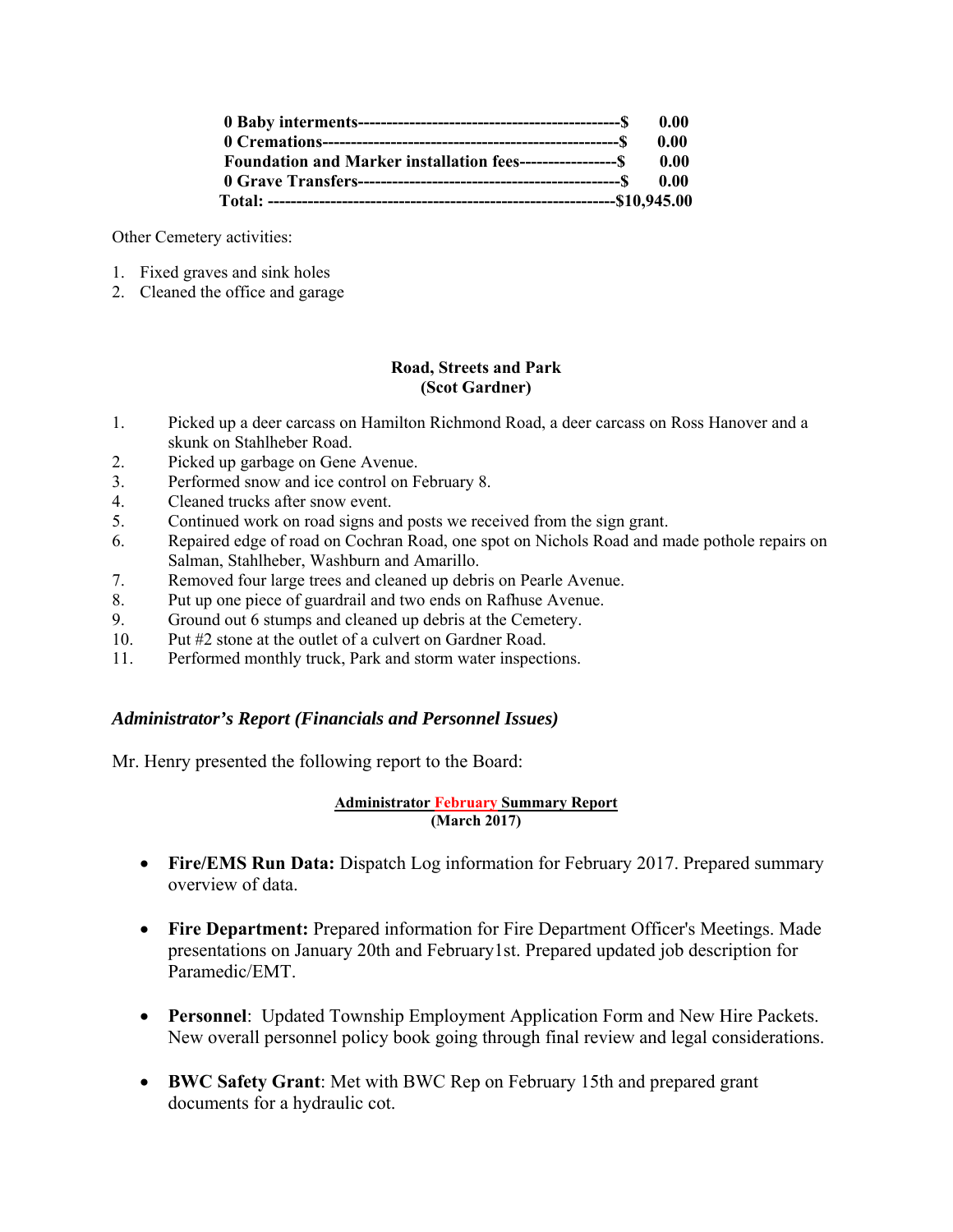- **BWC Reports:** Prepared "True Up" report and documentation to address BWC new requirements and payment schedule.
- **Facility Rentals**: Updated all contract forms; set up new scheduling books;
- **Nuisance Properties:** Contacted the Community Development Department seeking follow up on grant request to tear down burned out structure at Jesse Drive SR 177. Discussed funding with Desmond Maaytah. Follow up was made through email and meetings.
- **Board, Financial Reports and Payroll Reports**: Obtained data from the Fiscal Officer and prepared Township funds analysis for the monthly Board meeting. Prepared Trustee packets. Prepared numerous contracts and permits for facility rentals. Worked with Ms. Prickett on payroll issues and time sheets for staff.
- **Electric Aggregation:** Held conversations with Energy Alliance and Dynegy regarding contract for residential electric rates. Finished final documents incorporating suggestions from Legal Counsel. Presented documents for approval to the Board of Trustees on February 22, 2017
- **Park and Land Use Committees:** Prepared documents for the committee meetings. meetings were held on February 21st and February 28th.

# **Personnel Actions and Other Items of Note**

# *Appointment of new personnel and Personnel actions:*

## *Fire Department:*

*Two Fire Officers meetings have been held since the new year started. Committees have been formed to address hiring and other operational planning issues.* 

*Resigned:* Eric Weiss resigned his position effective February 20, 2017. Alex Weiss resigned his position effective end of the day March 10, 2017

## *Road Department and Cemetery:*

*Job interviews with PT personnel were held on February 21, 2017 to select one of the part time qualified employees to become full time. Applications are being taken for summer/seasonal part time help.*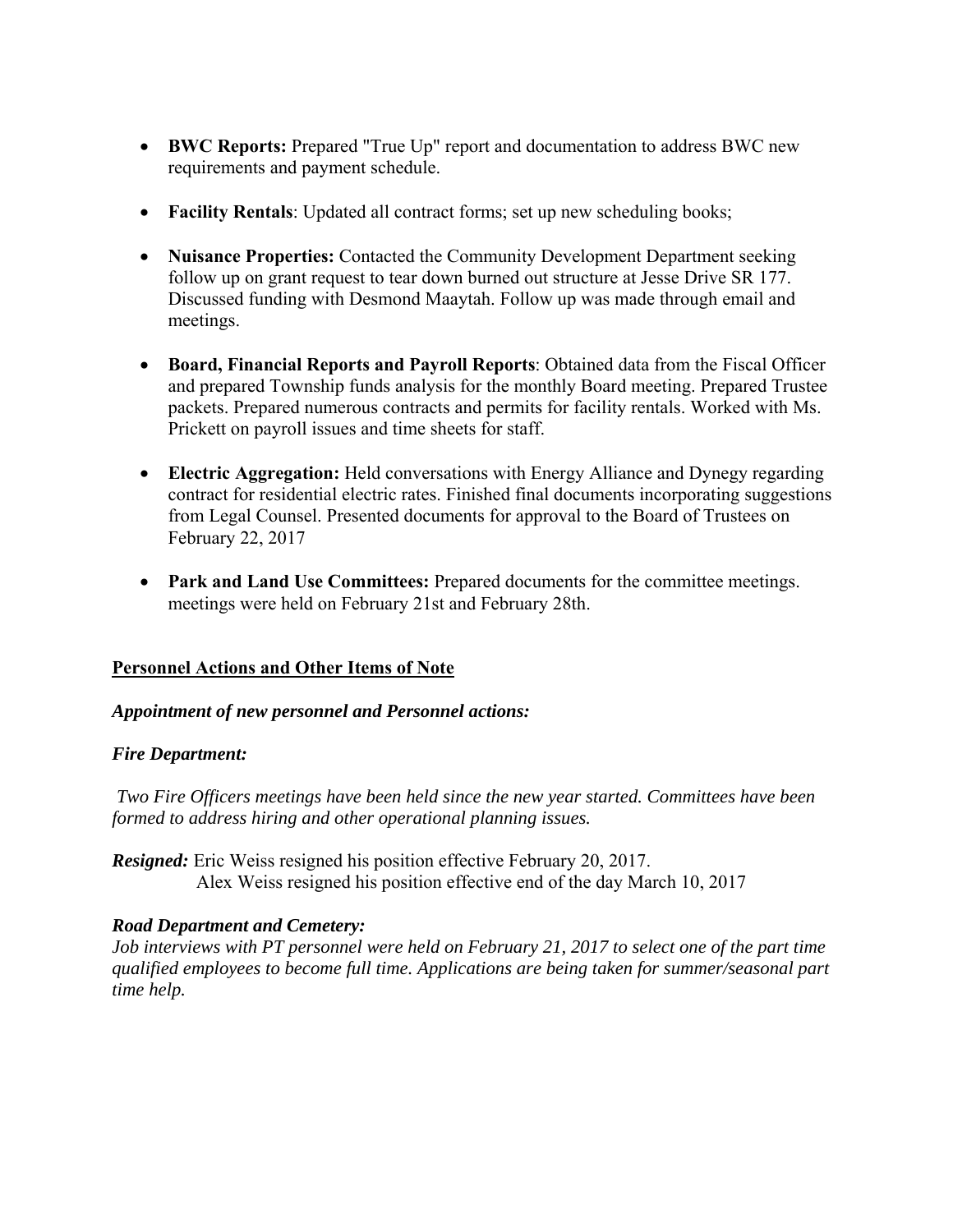# *Other General Actions Non Personnel Related: (Still in Progress)*

**Studying ways to secure records** properly and find space as the Township storage is limited at this time. Also still have to finish new formatting of approved Records Retention Schedule to be presented to the state.

**Capital Planning:** As reviewed with the Board, working on guidelines for preparation of a 5 year Capital Plan for the Township. Five major requests by department have been submitted. A special meeting is needed to review the list and make decisions in light of budgetary constraints during the last quarter of 2016 or first half of 2017.

**For the Road Department**: Examining Master Lease Purchase agreements and rates to possibly purchase replacement truck or tractor. Spoke with Scot Bressler at BCEO for specs and conferred with Scot Gardner.

## **Of Note- Budget Information for February 28, 2017**

**Cash Balance as of February 28, 2017: \$902,459.77** 

**1) Total Expenditures all funds for February 2017**: \$63,139.15 / **Revenue:** \$51,804.71

**2) Total General Fund cash on hand February 2017: \$**323,877.75 (35.89%) of Total funds

**3) Total Fire/EMS Fund cash on hand February 2017**: \$200,116.96 (22.18%) of Total funds

## **4)** *Monthly Revenue and Expenditure Reports by fund are attached to this report.*

# *History of Cash Balances*

## **Fiscal Year 2014 Fiscal Year 2015**

Jan-Cash Balance: \$1,380,611.21 Feb-Cash Balance: \$ 1,331,175.05 Feb: \$1,158,413.75 Mar-Cash Balance: \$1,259,054.92 April-Cash Balance: \$1,546,929.78 May-Cash Balance: \$1,524,373.14 June-Cash Balance: \$1,506,977.71 July-Cash Balance: \$1,517,738.15 Aug-Cash Balance: \$1,286,101.15 Sept-Cash Balance: \$1,533,842.91 Oct- Cash Balance: \$1,444,676.89 Nov- Cash Balance: \$1,384,569.72 **Dec-Cash Balance: \$1,324,682.90** 

### **Fiscal Year 2016** Fiscal Year 2017

 **Jan- Cash Balance: \$1,086,880.70 Jan: \$888,346.09**

| Jan:  | \$1,148,374.71 |
|-------|----------------|
| Feb:  | \$1,158,413.75 |
| Mar:  | \$1,551,667.37 |
| Apr:  | \$1,458,584.04 |
| May:  | \$1,477,662.73 |
| June: | \$1,393,267.44 |
| July: | \$1,332,264.37 |
| Aug:  | \$1,125,949.35 |
| Sept: | \$1,449,880.79 |
| Oct:  | \$1,362,945.99 |
| Nov:  | \$1,194,472.00 |
| Dec:  | \$1,093,559.61 |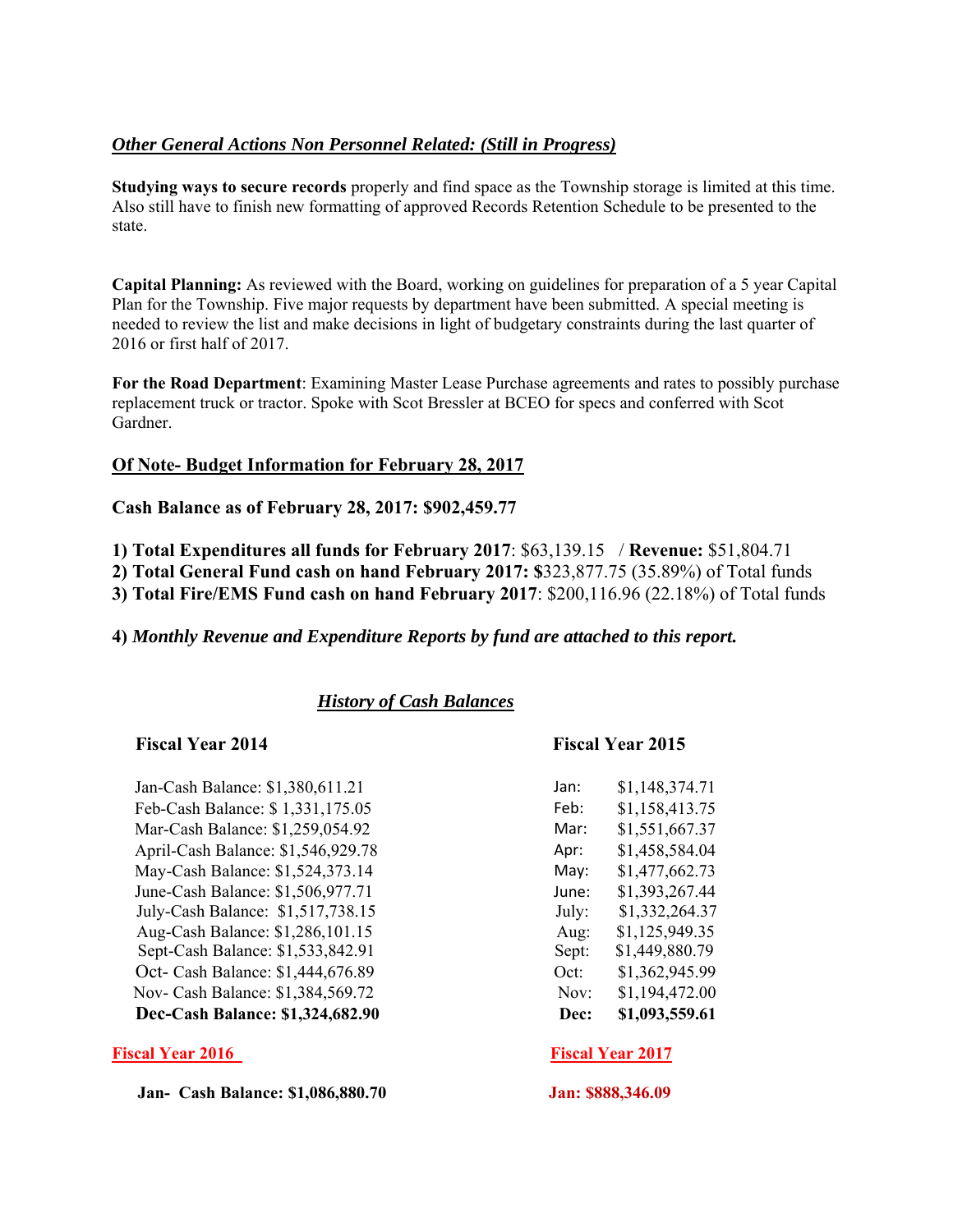**Feb- Cash Balance: \$ 975,051.11 Feb: \$902,459.77 Mar- Cash Balance: \$ 929,271.02 Apr- Cash Balance: \$1,259,751.18 May- Cash Balance: \$1,256,517.69 June- Cash Balance: \$1,231,659.27 July- Cash Balance: \$1,136,203.94 Aug- Cash Balance: \$1,088,071.02 Sept- Cash Balance: \$1,231,337.97 Oct- Cash Balance: \$1,199,176.98 Nov- Cash Balance: \$1,083,268.01 Dec- Cash Balance: \$1,046,996.51** 

**General Notes: The Fiscal Officer and Administrator are very concerned about the ongoing significant negative impact of property devaluations and state cuts have had on the budget/revenues as discussed in previous Board briefings and reports. Plans are underway to make any necessary adjustments for fire operations until levy revenues are received the first half of 2017. Other areas such as road related issues and General Fund problems continue to exist and will need attention as previously discussed. The Tax Budget filed in July 2016 had some significant reductions. Tax revenue is not rebounding and consideration of an operating levy or other related levy in 2017 is critical to the Township well being.** 

**January 2017: Although expenses were held to essential items in 2016 and the total expenditures for 2016 were below 2015 expenditures showing a reduction of \$52,554.69, the General Fund revenues continue to shrink. The Township cannot continue to provide existing service levels through the General Fund as revenues continue to decrease.** 

Mr. Henry also distributed revenue and expenditure reports. Mr. Henry noted funds continue to run low. Mr. Henry also noted two Fire Department resignations and that the new hire to fill the open fulltime Road Department position would be made effective in April.

## *Old Business*

*February 2017 Fire/EMS Run Data Summary:* Mr. Henry provided the run data summary for the month of February and noted the average response time was 7.7 minutes. The busiest day was Tuesday and first shift was the busiest shift.

*BREC Community Connections Grant Applications (2 filed):* Mr. Henry reported grant applications were submitted for a ladder and for a security camera and referred the Board members to their packets for detailed descriptions of the items for which funding was requested.

*Electric Aggregation Update:* Mr. Henry referred the Trustees to a copy of the letter sent from Dynergy to residents regarding the electric aggregation program.

*Notification/Motion to Accept CD Block Grant Award:* Mr. Henry explained that Hanover Township submitted three applications for Community Development Block Grant Funding for 2017. One application was funded for \$30,000.00 for the pipe break/drainage problem in the Alamo Heights subdivision (1720 Amarillo Drive) and the Township may add up to \$5,000.00 to complete the project. Mr. Henry explained a motion was needed to accept the notification of the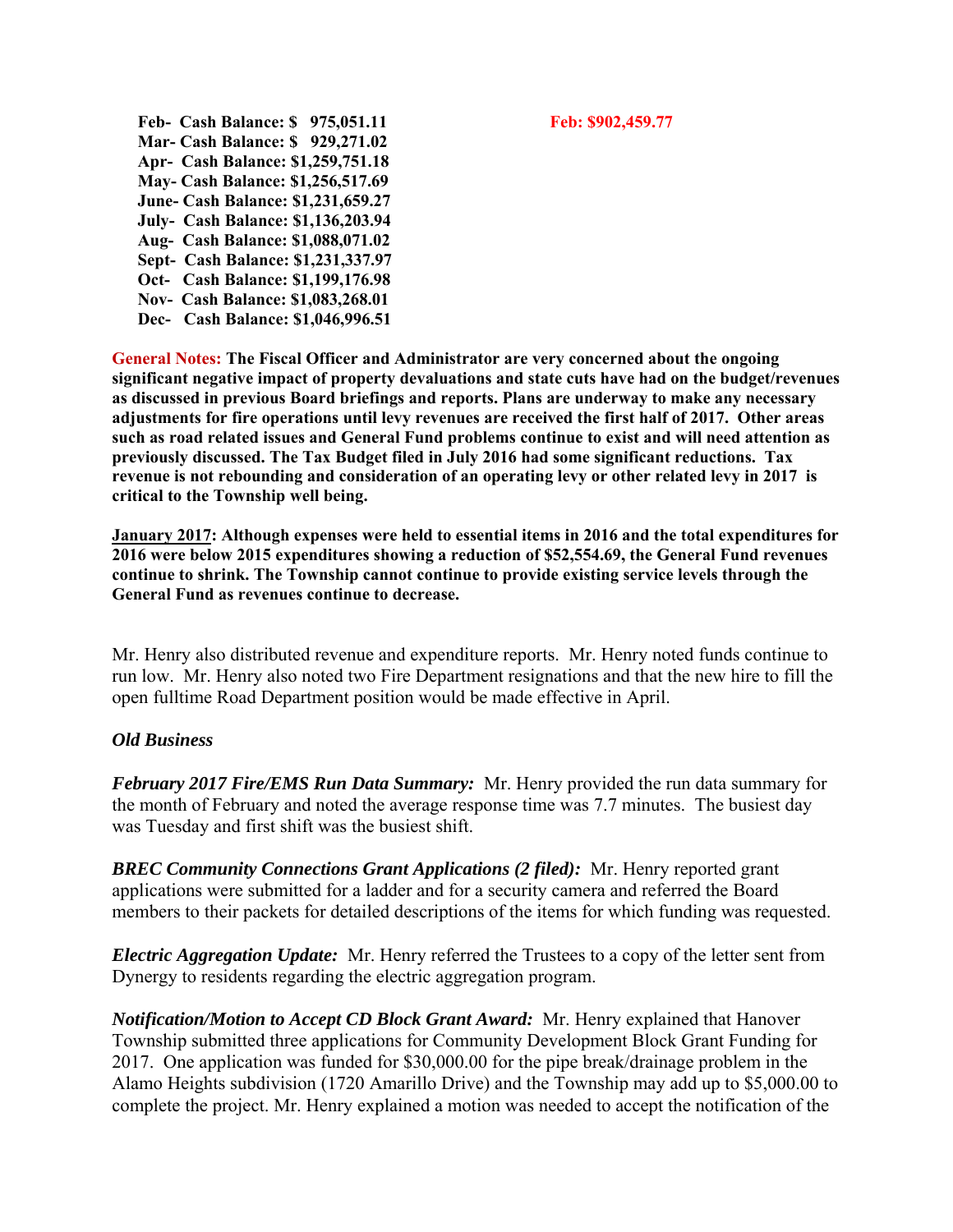grant award. Later an agreement must be executed. The project cannot begin until final approval from the County which will be during the summer months. After discussion, Mr. Miller made **a motion** to accept the Community Development Block Grant Award notification of \$30,000.00 for the Alamo Heights sink hole/drainage problem affecting Township right-of-way. Mr. Johnson seconded the motion. Upon roll call, all three Trustees voted yes.

*Other Old Business:* Mr. Miller asked about the property on Jesse Drive. Mr. Henry explained the property has been condemned but the Township has no funds to pay for demolishment. Mr. Miller asked about the status of the Shady Nook property. Mr. Henry reported that the owner has not done any additional work. The Township would have to begin the process of taking action all over again; however, if the Township would prevail, there are no funds to demolish the property.

## *New Business:*

*Resolution No. 21-17 – Accept Certificate of Estimated Property Tax Revenue/Legal Review:*  Mr. Henry explained passage of this resolution was the next step in the process to get the levy issue on the November 2017 ballot. After some discussion, Mr. Johnson made a **motion** to adopt Resolution No. 21-17, which was seconded by Mr. Miller. Upon roll call, all three Trustees voted yes.

## **Resolution No. 21-17**

## **Acknowledge and Accept the Certificate of Estimated Property Tax Revenue in Response to the Resolution of Necessity of Levying a Tax Outside the Ten Mil Limitation for General Operating Expenses**

*Whereas,* Resolution No. 15-17 was approved on February 8, 2017 declaring the necessity to levy a tax outside the ten mil limitation for general operating expenses; and

*Whereas*, this resolution and a request was sent to the County Auditor to ascertain the estimated revenue to be received from a 1.75 mil General Operating Levy covering tax years 2017 through 2021,

## *Be it resolved by the Board of Township Trustees of Hanover Township Butler County, Ohio*

**Section I**. That Hanover Township hereby desires to move ahead with a Resolution to Proceed to a ballot issue and requests the Butler County Prosecutor's Office prepare said resolution containing language to submit the issue to the Butler County Board of Elections to be considered at the November 7, 2017 election.

The foregoing resolution was adopted in an open public meeting and is a reflection of the official action taken by the Board of Trustees of Hanover Township Butler County, Ohio on the 15<sup>th</sup> day of March 2017.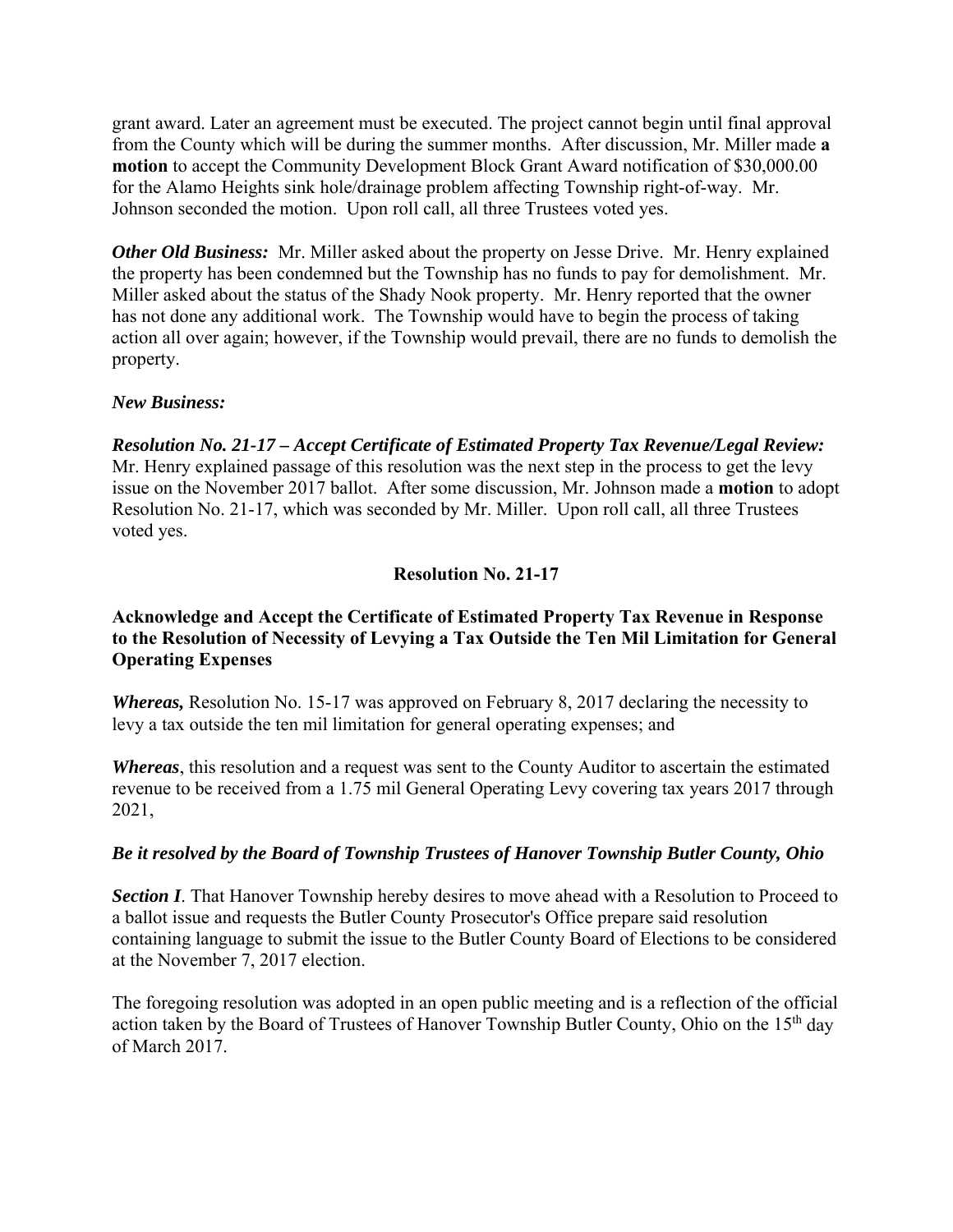| <b>Board of Trustees</b>                                 | <i>Vote</i> | <b>Attest and Authentication:</b>           |
|----------------------------------------------------------|-------------|---------------------------------------------|
| Fred J. Stitsinger<br>Douglas L. Johnson<br>Larry Miller |             | Gregory L. Sullivan<br>Fiscal Officer/Clerk |

*Resolution No. 22-17 – Approve Township Road Mileage:* Mr. Henry explained this type of resolution was passed annually and is needed to certify road mileage to ODOT. Mr. Henry noted that the total road mileage had slightly decreased. After some discussion, Mr. Miller made a **motion** to adopt Resolution No. 22-17, which was seconded by Mr. Johnson. Upon roll call, all three Trustees voted yes.

# **Resolution No. 22-17**

## **Pursuant to Ohio Revised Code Section 4501.04 Approve Road Mileage and Certify to ODOT the Road Mileage Certification Form as Required for 2017**

*Whereas,* the Township road mileage has changed very little since January 2013; and

*Whereas*, pursuant to Ohio Revised Code Section 4501.04, Hanover Township must certify the current road mileage reflecting any changes to ODOT by April 1, 2017,

# *Be it resolved by the Board of Township Trustees of Hanover Township Butler County, Ohio*

**Section I**. That Hanover Township hereby certifies 35.985 of road miles and authorizes the signing of the Mileage Certification Form to be submitted to the Butler County Engineer and Ohio Department of Transportation by April 1, 2017.

The foregoing resolution was adopted in an open public meeting and is a reflection of the official action taken by the Board of Trustees of Hanover Township Butler County, Ohio on the 15<sup>th</sup> day of March 2017.

| <b>Board of Trustees</b>                                 | Vote | <b>Attest and Authentication:</b>           |
|----------------------------------------------------------|------|---------------------------------------------|
| Fred J. Stitsinger<br>Douglas L. Johnson<br>Larry Miller |      | Gregory L. Sullivan<br>Fiscal Officer/Clerk |

*Resolution No. 23-17 – Resolution of Support – Prostate Cancer Awareness:* Mr. Henry noted the Board had requested this resolution be prepared for consideration at the March Board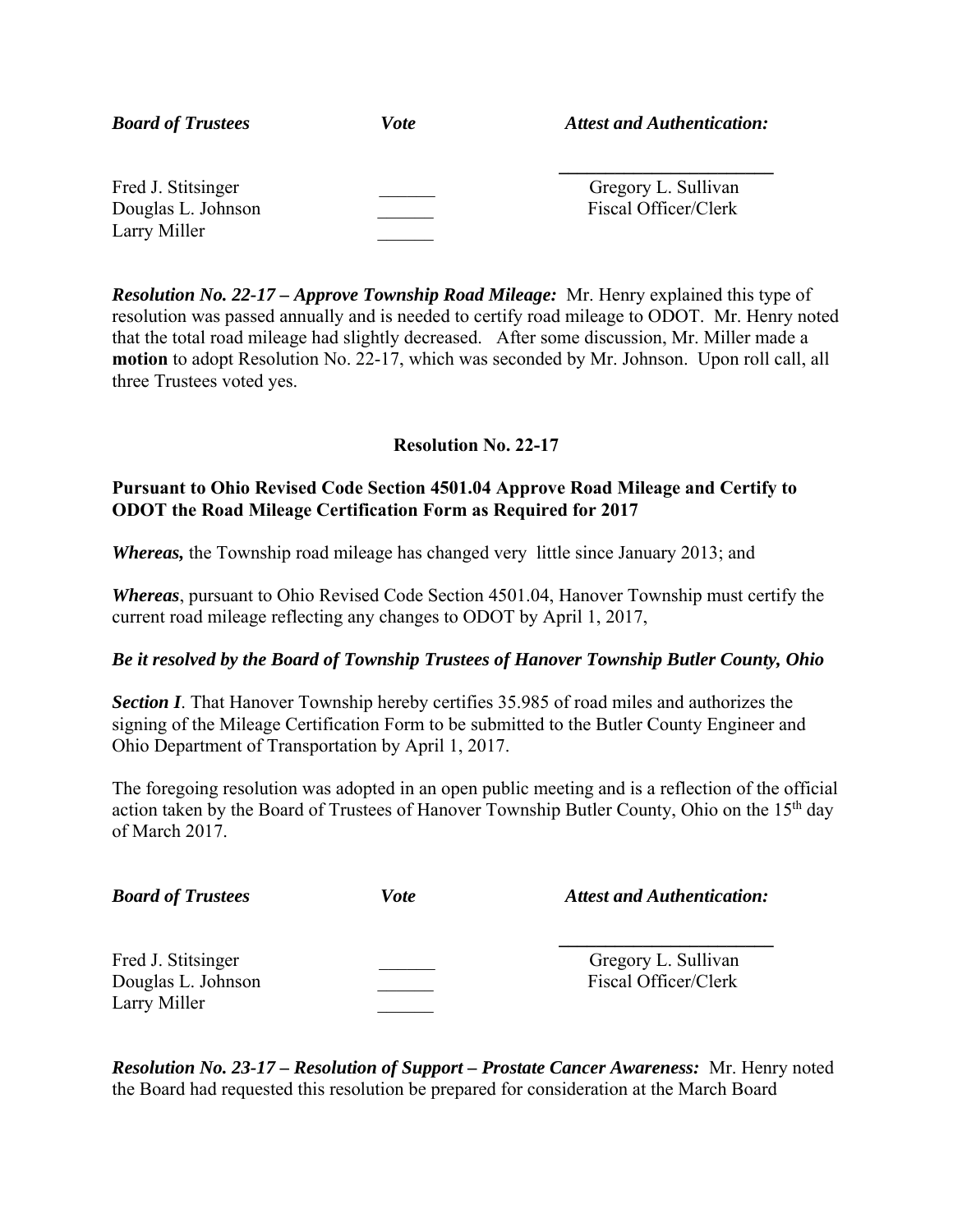meeting. After some discussion, Mr. Johnson made a **motion** to adopt Resolution No. 23-17, which was seconded by Mr. Miller. Upon roll call, all three Trustees voted yes.

## **Resolution No. 23-17**

## **Recognize September 2017 as Prostate Cancer Awareness Month and Urge Residents to Help Defeat the Third Leading Cause of Cancer Deaths Among Men**

*Whereas*, Prostate cancer constitutes 19% of all cancer diagnoses and 8% of all cancer deaths; In Ohio an estimated 5,840 new cases of prostate cancer and an estimated 1,020 deaths will occur; and

*Whereas,* Men with relatives – father, brother, son – with a history of prostate cancer are twice as likely to develop the disease and Veterans are 1.5 times more likely to get prostate cancer; and

*Whereas,* this year approximately 161,360 men will be diagnosed with prostate cancer in the United States alone every year – that's one man every 3.3 minutes and roughly 26,730 die this year from the disease – which is one man every 20 minutes; and

*Whereas,* 1 in 8 men are diagnosed with prostate cancer. African American men are at the highest risk for the disease with a rate of 1 in 6 men. African American men are 2.3 times more likely to die from the disease: and

**Therefore Be It Resolved** that the Board recognizes September as Prostate Cancer Awareness Month and Encourages education regarding prostate cancer and that early detection strategies are critical to saving lives, preserving, and protecting our families and that all men are at risk for prostate cancer. Therefore we urge the citizens of Hanover Township to become better informed about the importance of prostate screenings.

The foregoing resolution was adopted in an open public meeting and is a reflection of the official action taken by the Board of Trustees of Hanover Township Butler County, Ohio on the 15<sup>th</sup> day of March 2017.

| <b>Board of Trustees</b>                                 | Vote | <b>Attest and Authentication:</b>           |
|----------------------------------------------------------|------|---------------------------------------------|
| Fred J. Stitsinger<br>Douglas L. Johnson<br>Larry Miller |      | Gregory L. Sullivan<br>Fiscal Officer/Clerk |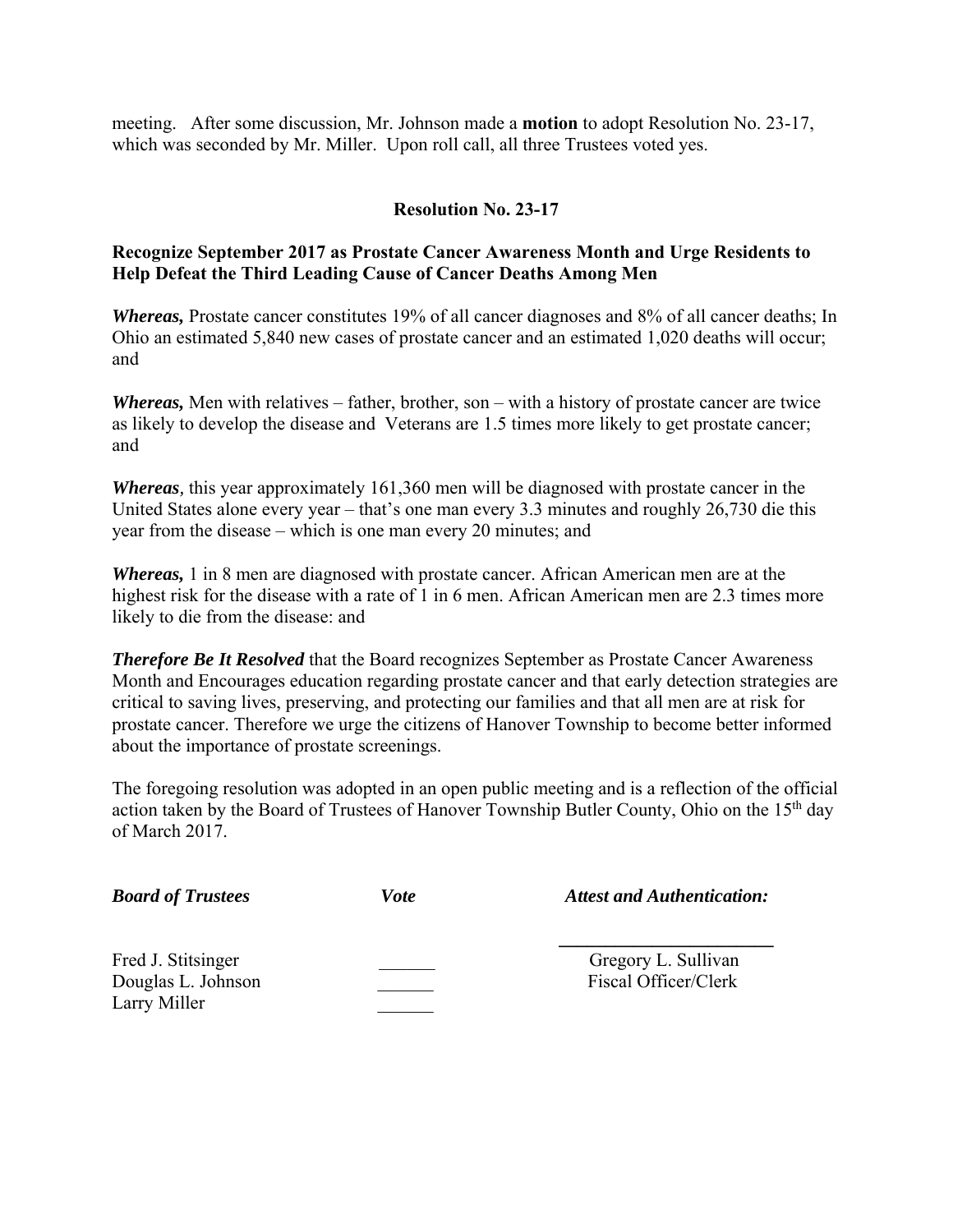*Resolution No. 24-17 – Township Rules of Conduct Amendments:* Mr. Henry explained County Prosecutor Roger Gates recommended updates which improved wording and added new language regarding telecommunications. After some discussion, Mr. Miller made a **motion** to adopt Resolution No. 24-17, which was seconded by Mr. Johnson. Upon roll call, all three Trustees voted yes.

## **Resolution No. 24-17**

## **Clarifying and Amending Rules of Conduct for Township Employees**

*Whereas*, from time to time the Board of Trustees clarifies Township policies and rules as well as makes amendments thereto; and

*Whereas*, to clarify and to supplement departmental work rules to insure a general standard of work behavior and conduct that facilitates and enhances the efficient delivery of services to the public consistently among all Township Departments and employees (including stipend and paid volunteers); and

*Whereas*, the Rules of Conduct first approved by Resolution No. 32-12 and amended by Resolution No. 60-15 and Personal Information System regulations approved by Resolution No. 26-14 require clarification and amending to reflect current practices and changes in personnel as recommended by Township Administrator, Fiscal Officer and legal counsel; and

### *Be it resolved by the Board of Township Trustees of Hanover Township Butler County, Ohio*

*Section I*. That the attached document entitled **Hanover Township Guidelines and Rules of Conduct** as part of the overall Township Personnel Polices is hereby amended and reenacted by the Board of Trustees as set forth in the attachment hereto.

*Section II*. The *Township* Administrator is hereby directed to notify and provide copies to the appropriate personnel affected by these changes or their supervisors for distribution.

The foregoing resolution was adopted in an open public meeting and is a reflection of the official action taken by the Board of Trustees of Hanover Township Butler County, Ohio on the 15<sup>th</sup> day of March 2017.

| <b>Board of Trustees</b>                                 | <i>Vote</i> | <b>Attest and Authentication:</b>           |
|----------------------------------------------------------|-------------|---------------------------------------------|
| Fred J. Stitsinger<br>Douglas L. Johnson<br>Larry Miller |             | Gregory L. Sullivan<br>Fiscal Officer/Clerk |

*Motion – Approve EMA Assessment \$3,261.57:* Mr. Henry explained that Hanover Township, in accordance with ORC provisions and as ratified by the EMA Executive Committee, had received an invoice for Fiscal Year 2017 from the Butler County Emergency Management Agency in the amount of \$3,2621.57 (39 cents per capita.) For tracking and audit purposes, a